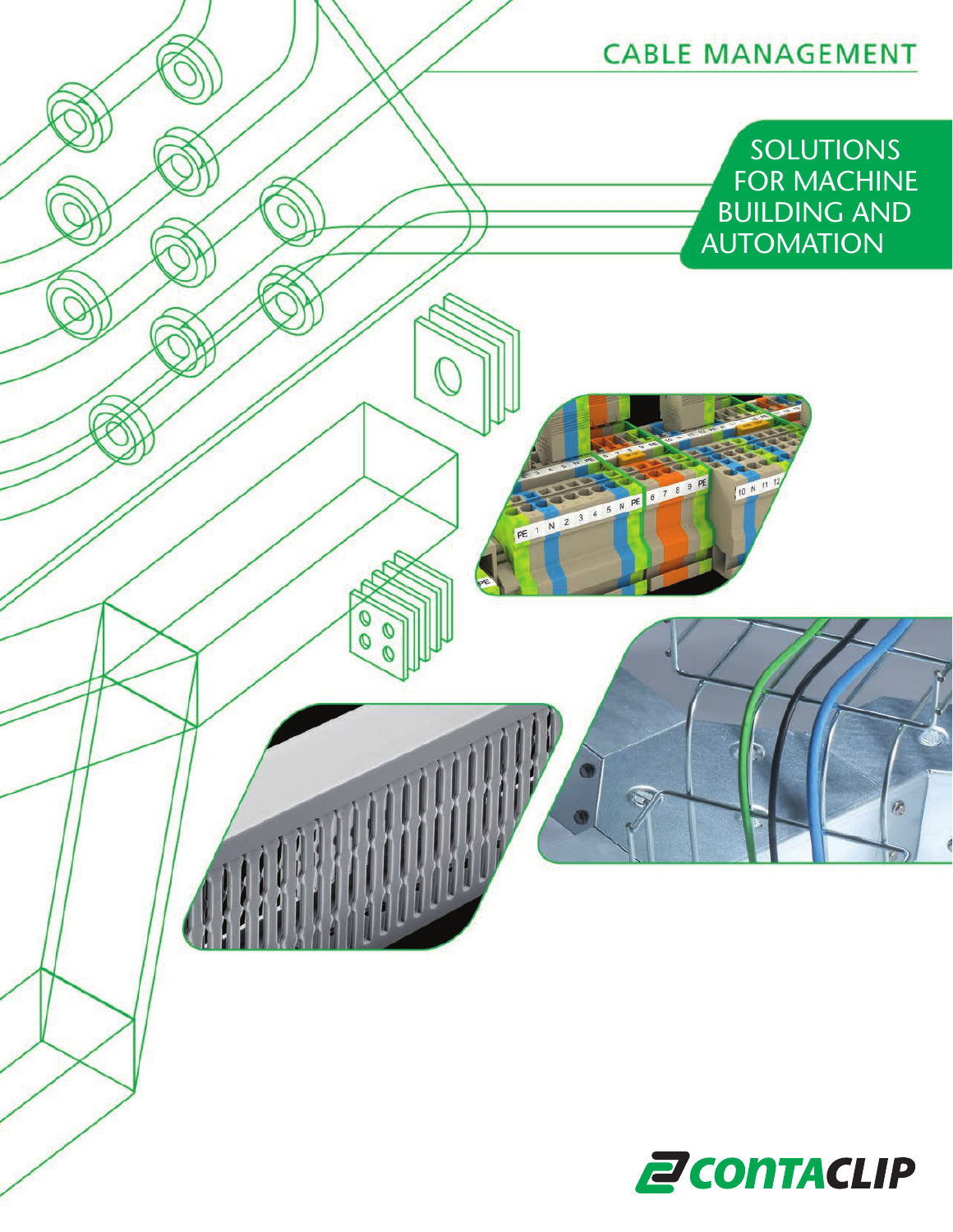## OVERVIEW: Automation and Machine Building

The global market for automation is growing. Demand for integrated and scalable products is at an all-time high to meet consumers' expectations to provide more capability and more custom equipment. More capabilities mean more sensors and controls. If you are designing new automaton equipment or upgrading and maintaining existing equipment, Conta-Clip's product range can help.

Conta-Clip offers a variety of products designed specifically for the machine builder in the automation area. We offer solutions to help solve the challenges that come with the wide range of applications and environments in which automation is used in today. Visit our webpage www.contaclipinc.com, or contact your local Conta-Clip sales rep for more information.

### PRODUCTS

#### **KDS**

Conta-Clip has developed a unique system for cable entries with our KDS Click family of products. These products offer a superior method to manage cables through a cabinet. KDS Click is faster to install, easier to maintain and offers more flexibility than cord grips or other cable entry systems. See the advantages for yourself at www.kdsclick.com





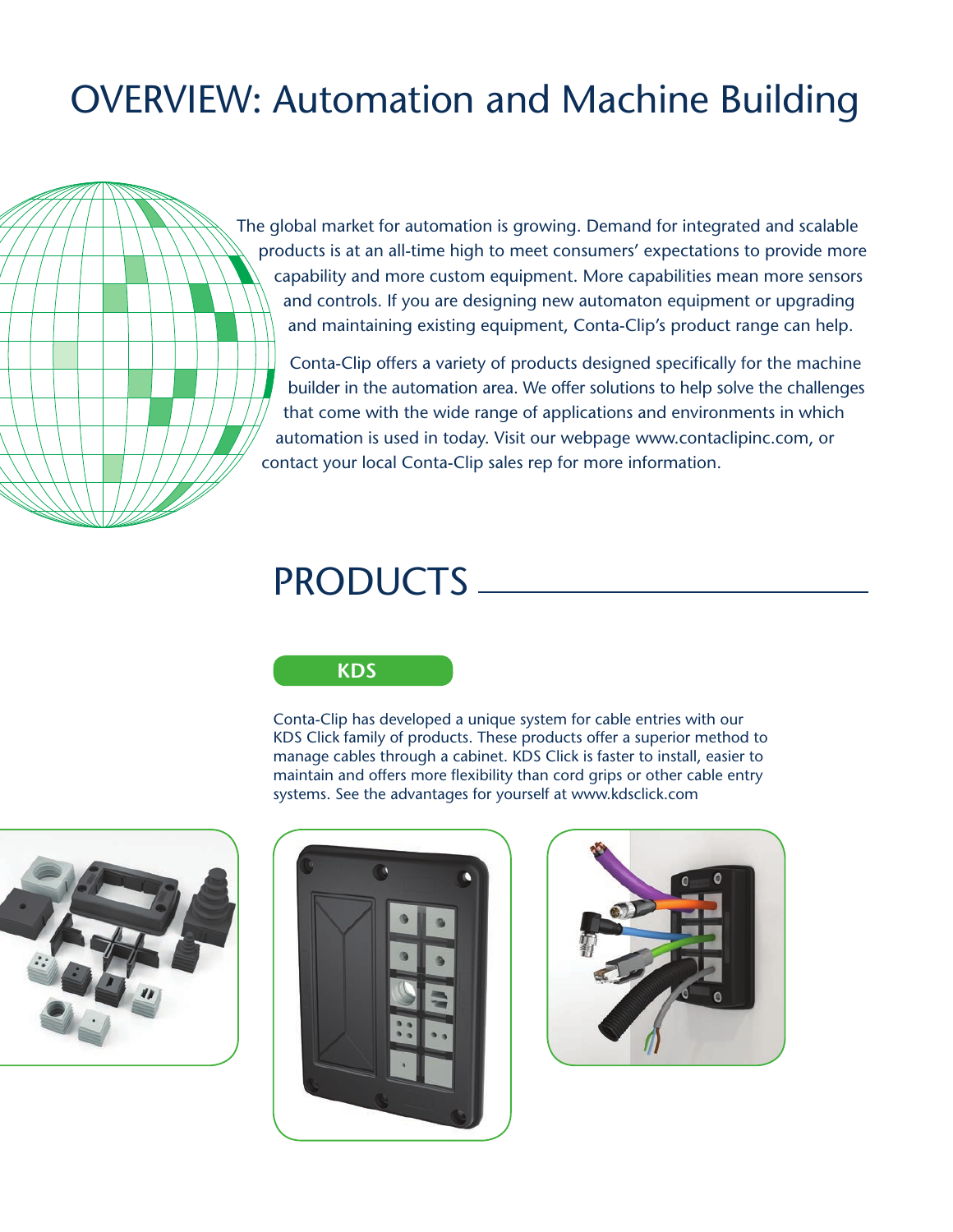#### **Cable Routing**

Inside and outside of any enclosure, all cables should be properly routed and secured. Conta-Clip offers a complete range of cable routing systems to meet the needs of any application.



For industrial cable trays, we offer full design support beginning with an online layout tool. Start your design using the **easyRoute** tool at the Pflitsch website portal www.pflitsch.de/en/pflitsch-portal



#### **UNI Dicht**

We offers a broad line of high performance cord grips to cover any application in sizes from M4 to M120, and in a wide range of body materials. Learn more about the UNI Dicht line at www.pflitsch.de/en/cable-glands/uni-dichtr/



#### **Terminal Blocks**

Our DIN rail mounted terminal blocks are available in single-level, doublelevel, triple-level, sensor, mini, grounding, fuse holder, disconnect, plug-in, thermocouple, test plug and direct mount configurations to meet various wire termination needs inside the cabinet. ContaClip offers a variety of connection technologies, including traditional screw connections, pressure spring for the fastest wire installations without tools, and tension spring connections for safe, fast wire connections. Visit Conta-Clip's new online product catalogue at catalog.conta-clip.com